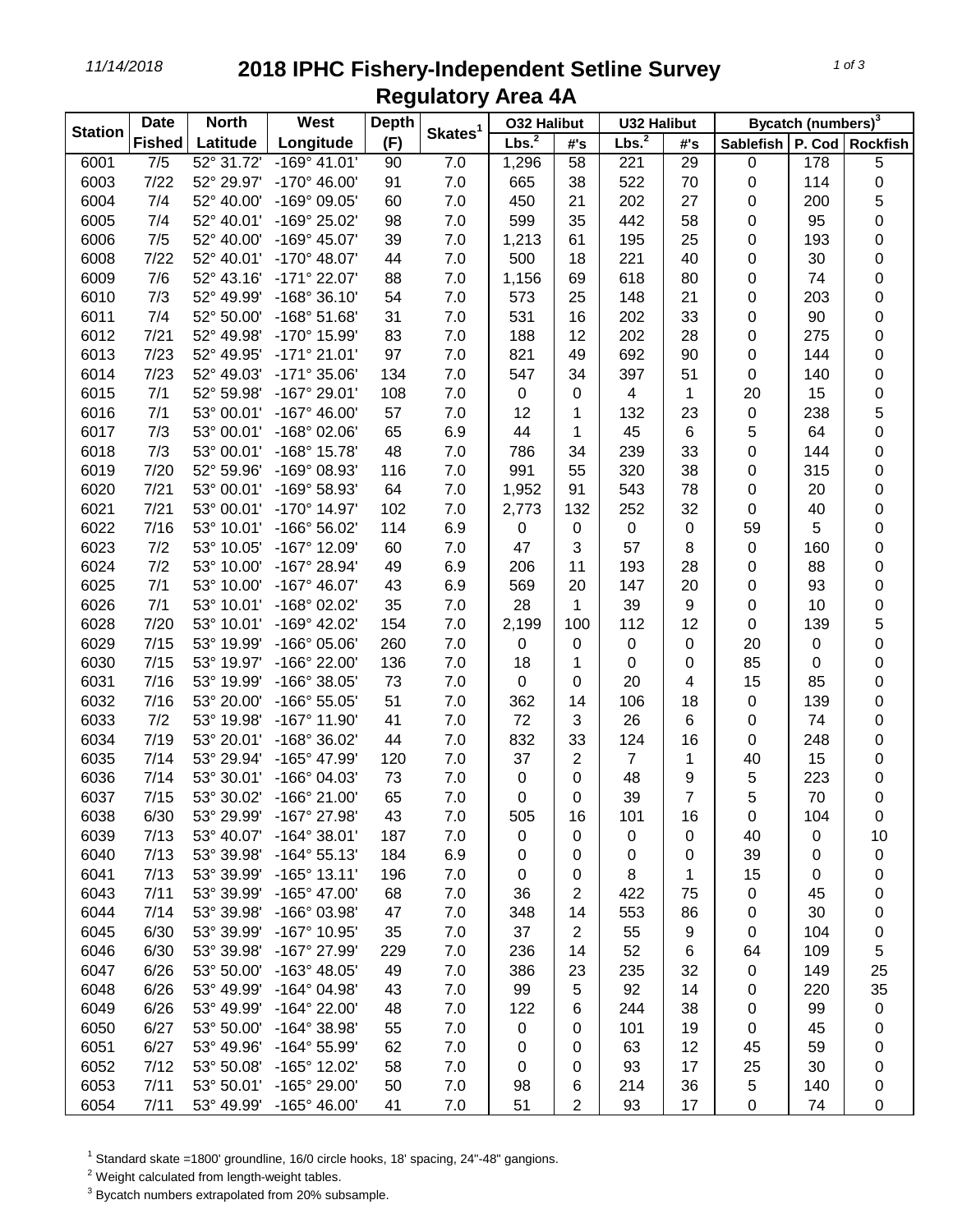*11/14/2018* **2018 IPHC Fishery-Independent Setline Survey Regulatory Area 4A**

| <b>Station</b> | <b>Date</b>   | <b>North</b> | West                  | <b>Depth</b> | Skates <sup>1</sup> | <b>032 Halibut</b> |                | <b>U32 Halibut</b> |                         | Bycatch (numbers) <sup>3</sup> |           |           |
|----------------|---------------|--------------|-----------------------|--------------|---------------------|--------------------|----------------|--------------------|-------------------------|--------------------------------|-----------|-----------|
|                | <b>Fished</b> | Latitude     | Longitude             | (F)          |                     | Lbs. <sup>2</sup>  | #s             | Lbs. <sup>2</sup>  | #'s                     | Sablefish   P. Cod   Rockfish  |           |           |
| 6055           | 7/10          | 53° 49.97'   | $-166°03.01'$         | 41           | 7.0                 | 226                | 9              | 170                | 34                      | $\pmb{0}$                      | 0         | $\pmb{0}$ |
| 6056           | 7/10          | 53° 50.03'   | -166° 20.04'          | 120          | 7.0                 | 168                | $\overline{7}$ | 112                | 15                      | 0                              | 257       | 5         |
| 6057           | 6/24          | 53° 59.95'   | $-164^{\circ}$ 06.00' | 41           | 6.9                 | 41                 | 1              | 109                | 17                      | 0                              | 113       | 0         |
| 6058           | 6/25          | 53° 59.99'   | $-164^{\circ} 23.06'$ | 56           | 7.0                 | $\pmb{0}$          | 0              | 105                | 22                      | 10                             | 89        | 0         |
| 6059           | 6/27          | 53° 59.94'   | $-164^{\circ}$ 40.00' | 53           | 7.0                 | 12                 | 1              | 305                | 52                      | 0                              | 100       | 0         |
| 6060           | 6/27          | 53° 59.94'   | $-164^{\circ} 56.99'$ | 43           | $7.0$               | 25                 | $\overline{2}$ | 105                | 21                      | 21                             | 35        | $\pmb{0}$ |
| 6061           | 7/12          | 53° 59.99'   | $-165^{\circ}$ 11.97' | 40           | $7.0$               | 452                | 23             | 317                | 48                      | 0                              | 25        | 0         |
| 6062           | 7/12          | 54° 00.03'   | -165° 28.98'          | 40           | 7.0                 | 229                | 7              | 174                | 27                      | 0                              | 84        | $\pmb{0}$ |
| 6063           | 7/10          | 53° 59.98'   | -165° 46.09'          | 47           | 7.0                 | 127                | 6              | 242                | 42                      | 0                              | 5         | 0         |
| 6064           | 6/24          | 54° 09.91'   | $-164^{\circ}$ 07.00' | 38           | 6.9                 | 43                 | 3              | 111                | 22                      | 0                              | 176       | 0         |
| 6065           | 6/25          | 54° 09.97'   | -164° 24.98'          | 48           | 6.9                 | 12                 | 1              | 200                | 40                      | 0                              | 59        | 0         |
| 6066           | 6/25          | 54° 09.94'   | $-164^{\circ}$ 42.07' | 37           | 7.0                 | 80                 | 4              | 235                | 47                      | 0                              | 10        | 0         |
| 7001           | 8/8           | 54° 32.09'   | -165° 45.75'          | 223          | 7.0                 | 11                 | 1              | 13                 | 2                       | 35                             | 0         | 0         |
| 7002           | 8/10          | 54° 30.04'   | -166° 19.23'          | 269          | 7.0                 | $\pmb{0}$          | 0              | 0                  | 0                       | 35                             | 0         | $\pmb{0}$ |
| 7003           | 8/10          | 54° 30.19'   | $-166°36.11'$         | 262          | $7.0$               | $\pmb{0}$          | 0              | 0                  | 0                       | 40                             | 0         | $\pmb{0}$ |
| 7004           | 7/24          | 54° 30.18'   | -166° 52.99'          | 258          | 7.0                 | 12                 | 1              | 0                  | 0                       | 0                              | 0         | $\pmb{0}$ |
| 7006           | 8/7           | 54° 37.94'   | -165° 23.70'          | 64           | 7.0                 | 12                 | 1              | 47                 | 11                      | 0                              | 54        | $\pmb{0}$ |
| 7007           | 8/8           | 54° 41.90'   | -165° 44.33'          | 161          | 7.0                 | 25                 | $\overline{c}$ | 176                | 22                      | 40                             | 10        | 0         |
| 7008           | 8/8           | 54° 40.16'   | -166° 00.73'          | 178          | 7.0                 | 89                 | $\overline{7}$ | 87                 | 10                      | 40                             | 0         | 0         |
| 7009           | 8/9           | 54° 40.57'   | -166° 18.34'          | 168          | 7.0                 | 183                | 9              | 0                  | 0                       | 5                              | 0         | 0         |
| 7010           | 8/10          | 54° 40.12'   | $-166°35.10'$         | 182          | 7.0                 | 45                 | 2              | 0                  | 0                       | 10                             | 0         | 0         |
| 7011           | 7/24          | 54° 39.74'   | -166° 53.03'          | 208          | 7.0                 | 52                 | 3              | 10                 | 1                       | 5                              | 0         | 0         |
| 7012           | 7/24          | 54° 40.20'   | -167° 09.69'          | 245          | $7.0$               | 111                | 6              | 9                  | 1                       | 35                             | 0         | 0         |
| 7013           | 8/7           | 54° 49.94'   | $-165^{\circ} 25.18'$ | 83           | 7.0                 | $\pmb{0}$          | 0              | 25                 | 5                       | 0                              | 5         | $\pmb{0}$ |
| 7014           | 8/7           | 54° 50.05'   | -165° 43.03'          | 83           | 6.9                 | 37                 | 3              | 201                | 31                      | 0                              | 88        | $\pmb{0}$ |
| 7015           | 8/9           | 54° 52.39'   | -165° 59.73'          | 79           | 7.0                 | 110                | 8              | 85                 | 11                      | 10                             | 40        | 0         |
| 7016           | 8/9           | 54° 50.12'   | -166° 17.92'          | 89           | 6.9                 | 16                 | 1              | 70                 | 10                      | 10                             | 64        | 0         |
| 7017           | 7/17          | 54° 50.24'   | -166° 34.89'          | 107          | 6.8                 | 14                 | 1              | 15                 | $\overline{\mathbf{c}}$ | 0                              | 19        | 0         |
| 7018           | 7/18          | 54° 50.34'   | $-166°51.74'$         | 141          | 7.0                 | 81                 | 5              | 10                 | 1                       | 0                              | $\pmb{0}$ | 0         |
| 7019           | 7/18          | 54° 50.07'   | -167° 10.23'          | 192          | 6.9                 | 207                | 12             | 56                 | 6                       | 5                              | 0         | 0         |
| 7021           | 7/17          | 55° 00.12'   | $-166°34.15'$         | 80           | $7.0$               | 69                 | 3              | 11                 | $\overline{2}$          | 0                              | 5         | $\pmb{0}$ |
| 7022           | 7/16          | 55° 00.13'   | $-166°51.85'$         | 83           | $7.0$               | 224                | 12             | 27                 | 4                       | 15                             | 20        | $\pmb{0}$ |
| 7023           | 7/15          | 55° 00.06'   | -167° 09.31'          | 95           | $7.0$               | 113                | $\,6$          | 28                 | 3                       | 0                              | $\pmb{0}$ | 0         |
| 7024           | 7/15          | 55° 00.22'   | -167° 26.69'          | 158          | 7.0                 | 864                | 47             | 21                 | $\overline{2}$          | 10                             | 0         | $\pmb{0}$ |
| 7025           | 7/17          | 55° 10.16'   | -166° 34.30'          | 77           | 7.0                 | 52                 | 3              | 0                  | 0                       | 0                              | 59        | 0         |
| 7026           | 7/16          | 55° 10.05'   | -166° 51.39'          | 79           | 7.0                 | 272                | 12             | 13                 | $\overline{c}$          | 10                             | 45        | 0         |
| 7027           | 7/16          | 55° 09.91'   | -167° 09.25'          | 82           | 6.9                 | 163                | 9              | 65                 | 8                       | 0                              | 64        | 0         |
| 7028           | 7/15          | 55° 10.22'   | $-167^{\circ}$ 25.86' | 88           | 7.0                 | 174                | 11             | 44                 | 5                       | 15                             | 54        | 0         |
| 7029           | 7/14          | 55° 10.36'   | $-167^{\circ}$ 43.74' | 162          | 7.0                 | 639                | 38             | 19                 | 2                       | 0                              | 0         | 5         |
| 7030           | 7/14          | 55° 20.09'   | $-167^{\circ}$ 41.01' | 86           | $7.0$               | 0                  | 0              | 16                 | 3                       | 0                              | 20        | 0         |
| 7031           | 7/14          | 55° 20.05'   | -168° 00.93'          | 201          | 7.0                 | 181                | 11             | 11                 | 1                       | 0                              | 0         | 0         |
| 7032           | 7/25          | 55° 30.61'   | -168° 01.05'          | 78           | 7.0                 | 45                 | 3              | 34                 | 5                       | 35                             | 54        | 0         |
| 7033           | 7/25          | 55° 29.91'   | $-168°$ 19.12'        | 139          | 7.0                 | 20                 | 1              | $\overline{7}$     | 1                       | 0                              | 15        | 0         |
| 7034           | 7/26          | 55° 39.80'   | -168° 37.32'          | 79           | 7.0                 | 0                  | 0              | 13                 | 2                       | 0                              | 109       | 0         |
| 7035           | 7/26          | 55° 50.17'   | -168° 37.05'          | 78           | 7.0                 | 44                 | 3              | 20                 | 3                       | 0                              | 50        | 0         |
| 7036           | 7/26          | 55° 50.16'   | $-168°51.91'$         | 154          | 7.0                 | $\pmb{0}$          | 0              | $\pmb{0}$          | 0                       | 5                              | 20        | 5         |
| 7037           | 8/5           | 56° 00.07'   | -168° 19.08'          | 87           | 7.0                 | 32                 | 2              | 25                 | 4                       | 0                              | 85        | 0         |
| 7038           | 8/6           | 55° 59.93'   | $-168°37.01'$         | 136          | 5.4                 | 15                 | 1              | $\mathbf 0$        | 0                       | 0                              | 27        | 0         |
| 7039           | 7/27          | 56° 00.70'   | $-169°$ 48.19'        | 110          | 6.9                 | 15                 | 1              | 19                 | 3                       | 25                             | 69        | 0         |
| 7040           | 7/27          | 56° 00.07'   | -170° 05.36'          | 93           | 7.0                 | 38                 | 2              | 13                 | $\overline{2}$          | $\mathbf 0$                    | 35        | 0         |

Standard skate =1800' groundline, 16/0 circle hooks, 18' spacing, 24"-48" gangions.

Weight calculated from length-weight tables.

Bycatch numbers extrapolated from 20% subsample.